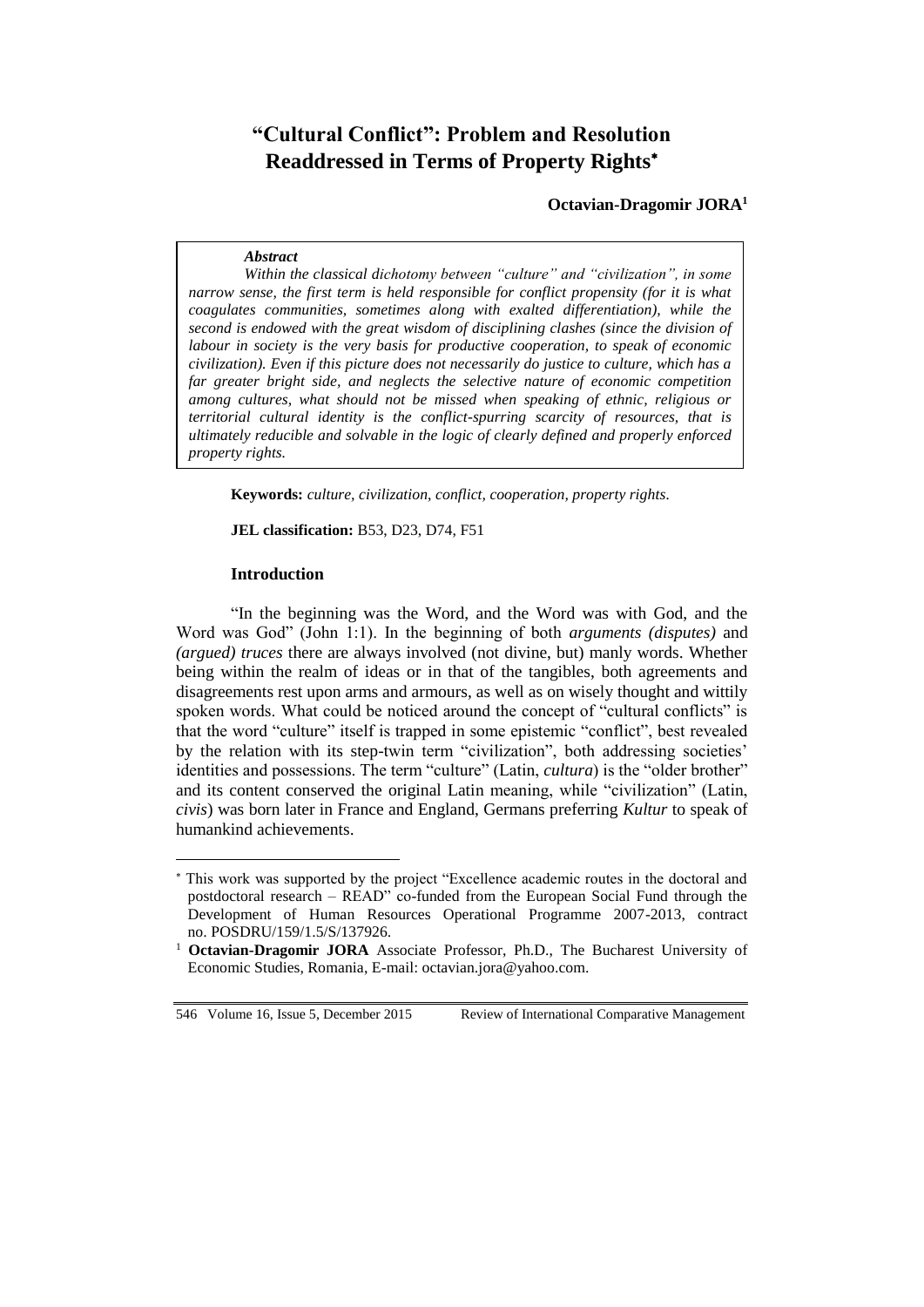In the present essay we will briefly revisit the idea of "cultural conflict", suggesting that before residing in "culture" it is about mutually exclusive satisfaction of needs between different (groups of) individuals, and, as such, it emerges neither from out-of-control instincts nor from fundamentally evil human nature, but the ultimately source of conflict is the inescapable scarcity of material resources mixed with (in this case) cultural significations. This essay is organized in four sections: *the first* one observes how culture(s) and civilization do interact and balance one another; *the second one* notes how ethnicity, religion, and territory are reducible to scarcity maps; *the third one* readdresses the disciplining function of soundly defined private property rights, *the fourth one* brings into picture the great force of (intra- and international) markets to tame propensity to (culturally disguised) conflicts.

#### **1. The eternal saga: "how to civilize cultures"**

The conceptual relation between "culture(s)" and "civilization" is not exclusively some playground for philosophers and anthropologists, economists and political scientists, but a profoundly pragmatic concern for entrepreneurs, managers, policy-makers as well as civil society as a whole. By subtly discriminating between, on one hand, what is *commonly particular* to a certain group in terms of understanding surrounding world and intimate life ("the software of the mind", as Hofstede put it) and, on the other, what makes universally possible for humans to subsist or thrive, in terms of ends-serving means, reproducible within the technologically assisted and institutionally predictable *cooperative division* of labour ("the hardware" of society), anyone can better portray both the state and the flow of the globally or locally acknowledged society / societies.

| Germany                 | <b>France&amp;Britain</b>   |
|-------------------------|-----------------------------|
| Culture                 | Civilization                |
| Art is poetry and music | Art is literature and prose |
| Protestantism           | Universalism                |
| Burgher                 | Bourgeois                   |
| National                | Feeling humanitarianism     |
| Pessimism               | Progressivism               |
| Life                    | Society                     |
| Irony                   | Radicalism                  |
| Reverence               | Enlightenment               |
| Inwardness              | Reason                      |
| People                  | Class and mass              |
| Aristocracy             | Democracy                   |
| Ethics                  | Politics<br>.               |

#### **Table 1. Mann's "Germany vs. France&Britain" Dichotomy**

*Source:* Botz-Bornstein (2012), based on Mann (1983)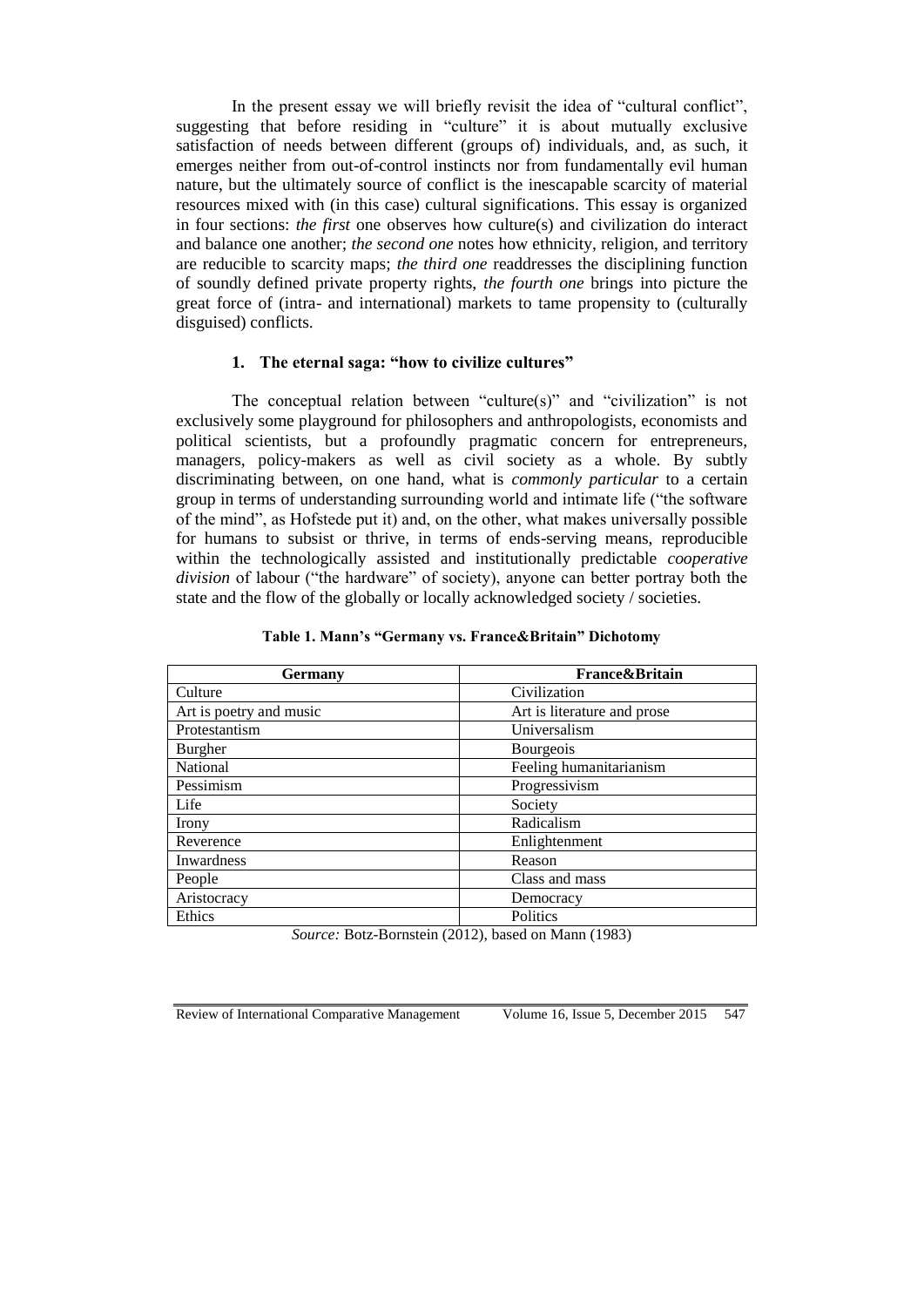The "trivial" distinction between civilization and culture places the former term closer to material, technical, economic, and social facts, while the latter is related to spiritual, intellectual, and artistic phenomena. But in the definitional domain of both concepts there lays "cultural statements" critical for business and politics. Illustrative is the classical Franco-German "definitional dispute" (mirroring somehow the age-old geopolitical rivalry). For Thomas Mann, *Kultur* is what is German – music, morals and mentality –, while *civilisation* is what is French – political thought and social concern. German *Kultur* needed protection from dissolution by civilization's "democratic enlightenment and bourgeois rhetoric" (Botz-Bornstein 2012). Or in Richard Wagner's words (Botz-Bornstein 2012): "civilization disappears before music, like mist before the sun".

The tension between culture and civilization is revealed when the two concepts are juxtaposed not only for revealing relative differences, but relative superiority. Oswald Spengler's (1938) discussion in terms of "inward turned cultural energy" and "outward turned civilizational exposure" prepares a culturalist (traced back to natural, ancestral social equilibria) approach against modernization waves (perceived as mechanical, imperialist, alienating, decadent). If Tylor (creator of *civilization* "culture-civilization holistic definition", analogue to Herder's *Kultur* synthesis) showed evolutionary optimism, for Spengler, "civilizations are the most external and artificial states of which a species of developed humanity is capable", "the conclusion", "the inevitable destiny of culture", though some cultures have enough force to contest civilization.

| <b>Culture</b>                                | <b>Civilization</b>                          |
|-----------------------------------------------|----------------------------------------------|
| Home                                          | The world city                               |
| Reverence for tradition and age               | Cold matter-of-fact attitude                 |
| The older religion of the heart               | Scientific irreligion                        |
| Natural                                       | Heart-earned rights                          |
| Fruitful earth and primitive values           | Money as an inorganic and abstract magnitude |
| Folk                                          | <b>Mass</b>                                  |
| Primitive instincts and conditions            | Wage disputes and football-grounds           |
| $(1.40010)$ $(1.0010)$<br>$\alpha$ n $\alpha$ |                                              |

#### **Table 2. Spengler's "Culture vs. Civilization" Dichotomy**

*Source:* Botz-Bornstein (2012), based on Spengler (1938)

### **2. The** *sensibility***: ethnicity, religion, territory**

"*The discovery of the plurality of cultures is never a harmless experience*", says Ricoeur (1965) noting the mismatches accompanying multiculturalism. Dynamited with the excitement of rediscovered passions, the (linguistic, ethnic, religious, cleaned from the ideological agent) *identity* was lighting up the spirits in the post- Cold War, (former) Soviet Union and (former) Yugoslavia. The world seemed to abandon the ideological conflict, latent and inconsistent, in favour of the acute and generous passions of the identities after which it longed for over half a century. It was being discovered the fact that the naturalness of the identity fuel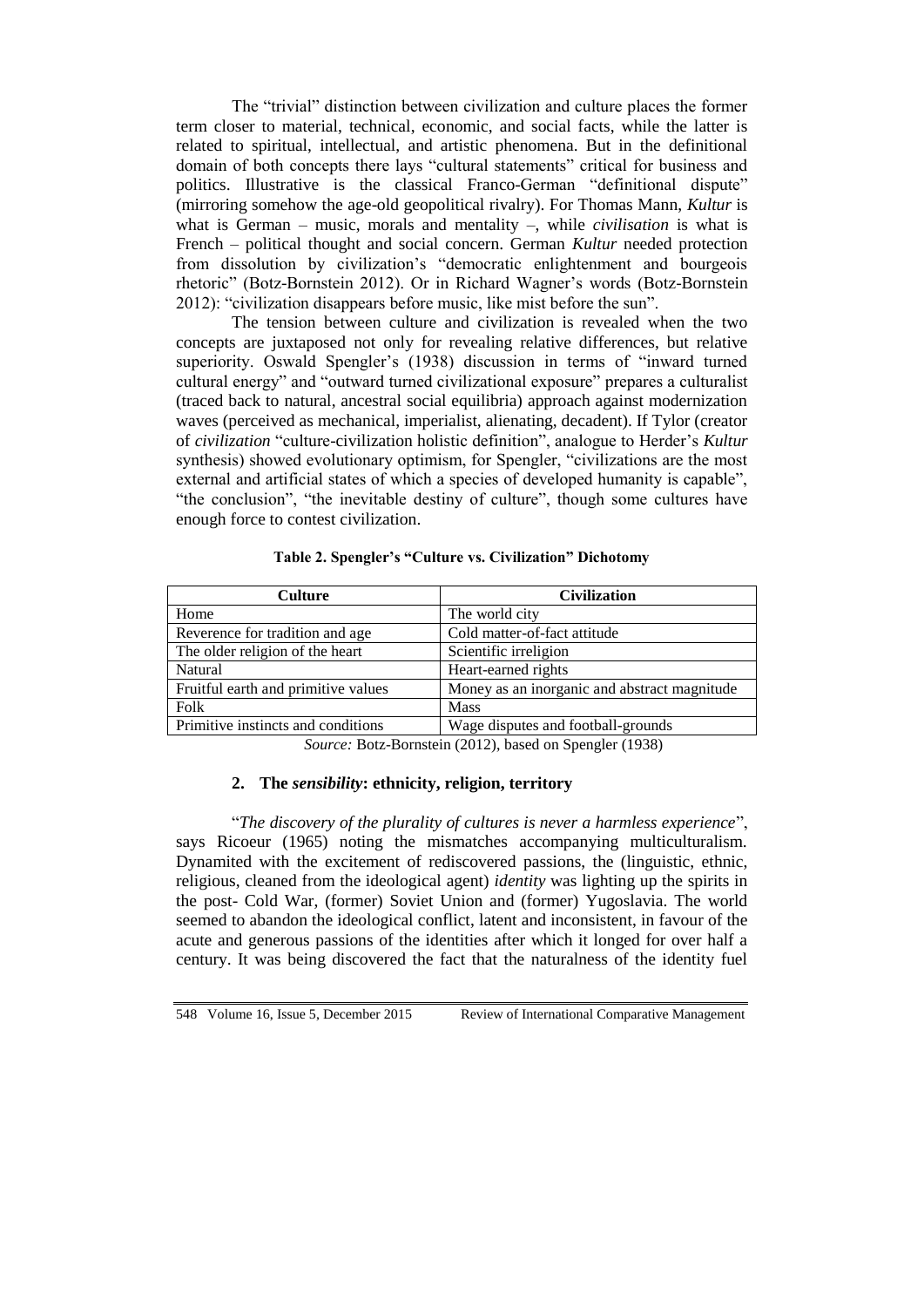qualitatively prevailed over the strident bids of ideology. Mother Nature beats human synthesis in efficiency. The fire was hotter! The ideological coke was paling in the face of identity anthracite. Nowadays the fiefdom of cultural (civilizational!?) clash moved in the backyard of Western Civilization, perceived as either / both too "imperialistic" abroad or / and too "inclusive" at home. The West lives for quite long time an "age of fatigue" (Boia 2013a; 2013b) because while trying obsessively to change the outer world it forgot to change the inner one. In multiculturalism, not only in the Christianity - Islam "9/11" and "Je suis" sensitivity, the arrogance of "one size fits all" fits… nobody.

We are conflicting beings since we are the owners of our interests. We obstinately follow them and we want to fulfil them by relatively *any* means (peacefully economic or coercively politic / warlike). Ritually noticed when the children strive to grab the first objects that will allegedly mark the future spiritual and material way, private property is, undoubtedly, part of the natural order of things. Before agreeing to share with their peers, human beings want to own. The conflict appears when at this ends - means level, imbalances occur. When needs become inter-personally plural and competitive, while a certain resource stubbornly remains in the singular, conflicts burst. Scarcity is trans-seasonal. It is not related to époques or eras or eons. It is the law of inter-personal reality, valid at any time of day or night, in any place on the globe, regardless of political, skin and blood colours. Culture only colours what logic and history already imprinted in our way of representing and living social reality. It adds candour and sometimes cruelty, but it is finally about the need to control a particular habitat, which is the sum of things owned individually or commonly: a certain territory with all vital dependencies, where to breathe and live according to own family / tribe / nation shared assumptions, beliefs, convictions, and duties.

Defining the notion of "conflict" thickened the volumes of a vast literature. We chose the definitions selected by Malița (1998) in the part dedicated to *cultural conflicts*. "*Politics is war*" (Jouvenel 1965); conflict represents a dispute (more or less violent) with "*political purposes for power*"; *hostility, insecurity, antagonism, competition* and *the will to exercise violence and produce casualties* are words common to all definitions after Choucri (1984). But, once reaching the definition of Azar (1984), we can find in the "*hostile interactions which extend over long periods of time… fluctuating in frequency and intensity… rooted in ethnicity and / or nationalism*" the type of conflicts that will keep on guard diplomats trained for negotiation and conflict prevention with cultural implications (values, beliefs, identity). The Venetian nationalist demagogue from Michael Dibdin's (1994) novel, *Dead Lagoon*, quoted by Huntington (1996), provides a gloomy painting for the age to come: *"There cannot be true friends without true enemies. Unless we hate what we are not, we cannot love what we are. These are the old truths that we are painfully rediscovering after more than a century of sentimental cant. Those who deny them deny their family, their heritage, their culture, their birthright, their very selves! They will not lightly be forgiven"*.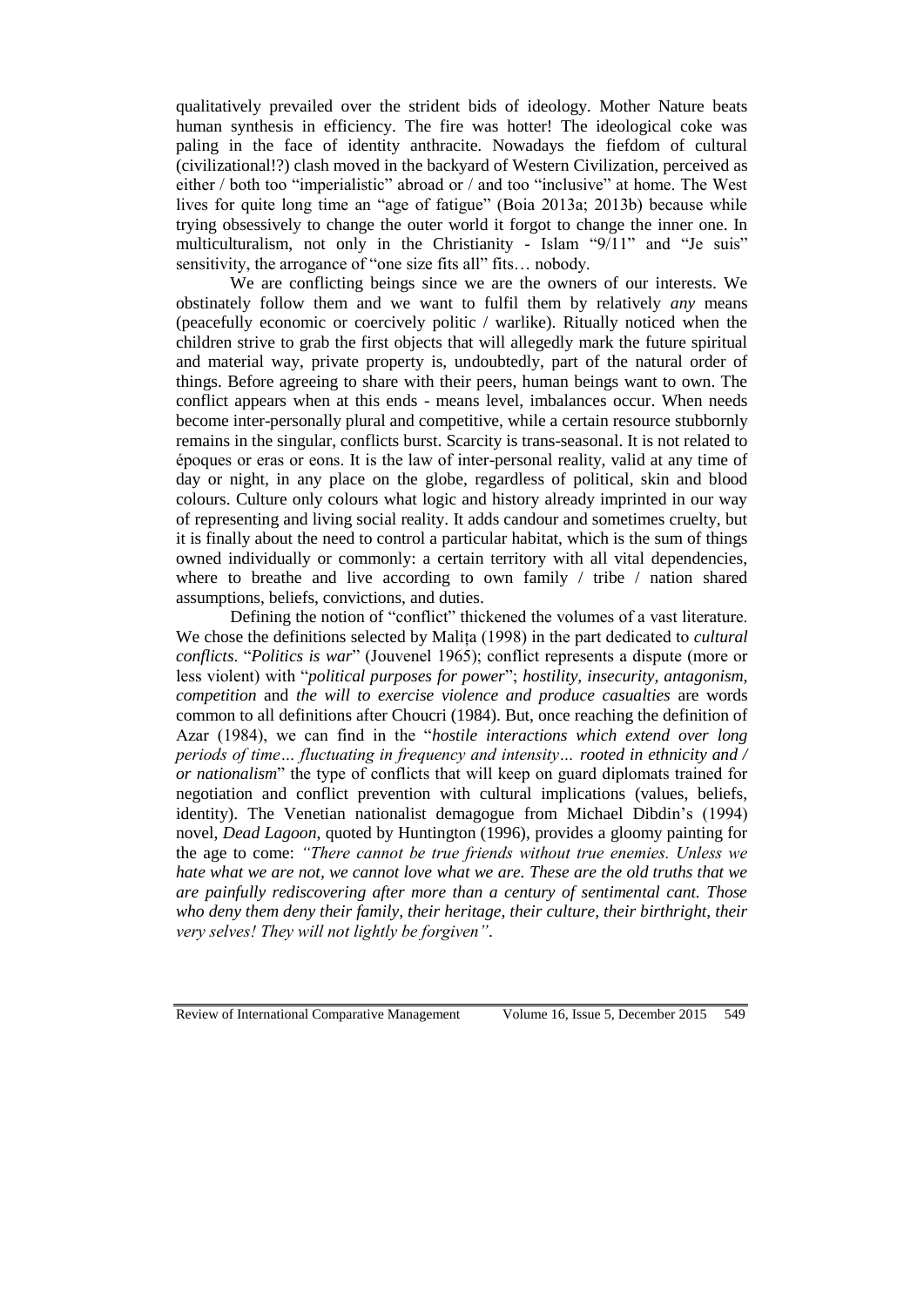### *2.1 Ethnicity and conflict*

*Ethnicity* is a core identity benchmark. Its extreme form, *nationalism*, often leads to situations like "the world is too small for the two of us". The rebirth of the nationalist deviations and exaggerations is attributed to the sudden awakening from painful peace after the Cold War. It was a time when people began to feverishly seek for new common grounds to exist.

Claval (2001) establishes a deterministic relationship between the post-Cold War nationalist tensions in the ex-Soviet space and the policy carried out by the Stalinist regime.

Stalin was fully aware of the power of nationalism, supporting identityaffirmation of former nations-colonies, aiming so to ruin the European imperialism. But Stalin was also fully aware of the problems associated with USSR own territory, trying to supress the dreams of independence of subjugated nations by surrogate statutes such as the recognition of the national republics or granting the status of district for smaller minorities. The perfidy of such policy stands in the incongruity between the established territorial assemblies and the natural limits of ethnic groups, being created minorities loyal to the Communist Party's politics and unable to consolidate by ethnic lineages. The artificial geometry of these constructions can be seen today in the conflicting hotspots from Nagorno-Karabakh and Abkhazia, but also in nowadays Ukraine (see Crimea secession and Donetsk and Lugansk tensions).

The perfidy went on. The Stalinist regime recognized the peoples' right to use their own language, but steadily eroded history in favour of folkloric issues. The marginalization of the elite was matching perfectly with deleting from social memory the periods of independence or development from a nation's past, offering the facile substitute of folk literature, stories, contributing to the alteration and destruction of real history. Nationalism was placed outside history. The ethnic diversity of the Soviet Union was denied, peoples were being presented as uniform masses of peasants and farmers, particularized only through their popular costumes and practiced dances. While history was dissolving into myth and religion was a taboo, the folkloric valve acted according to the "law of unintended consequences", preparing the future fuel of post-communist ethnic identities.

## *2.2 Religion and conflict*

The culture system of religion carries out phenomena of revitalization of impressive and unexpected proportions, able to lead to essential movements of the masses in the "tectonic" movements of human existence. Religions have experienced an undisturbed ascent, shattering the exalted Enlightenment thesis that we were climbing on the ladder of science / knowledge / rationality progress, in a world where religions go back to catacombs. D'Alembert's "philosophical XVIII century" *receded* to Malraux's "religious XXI century".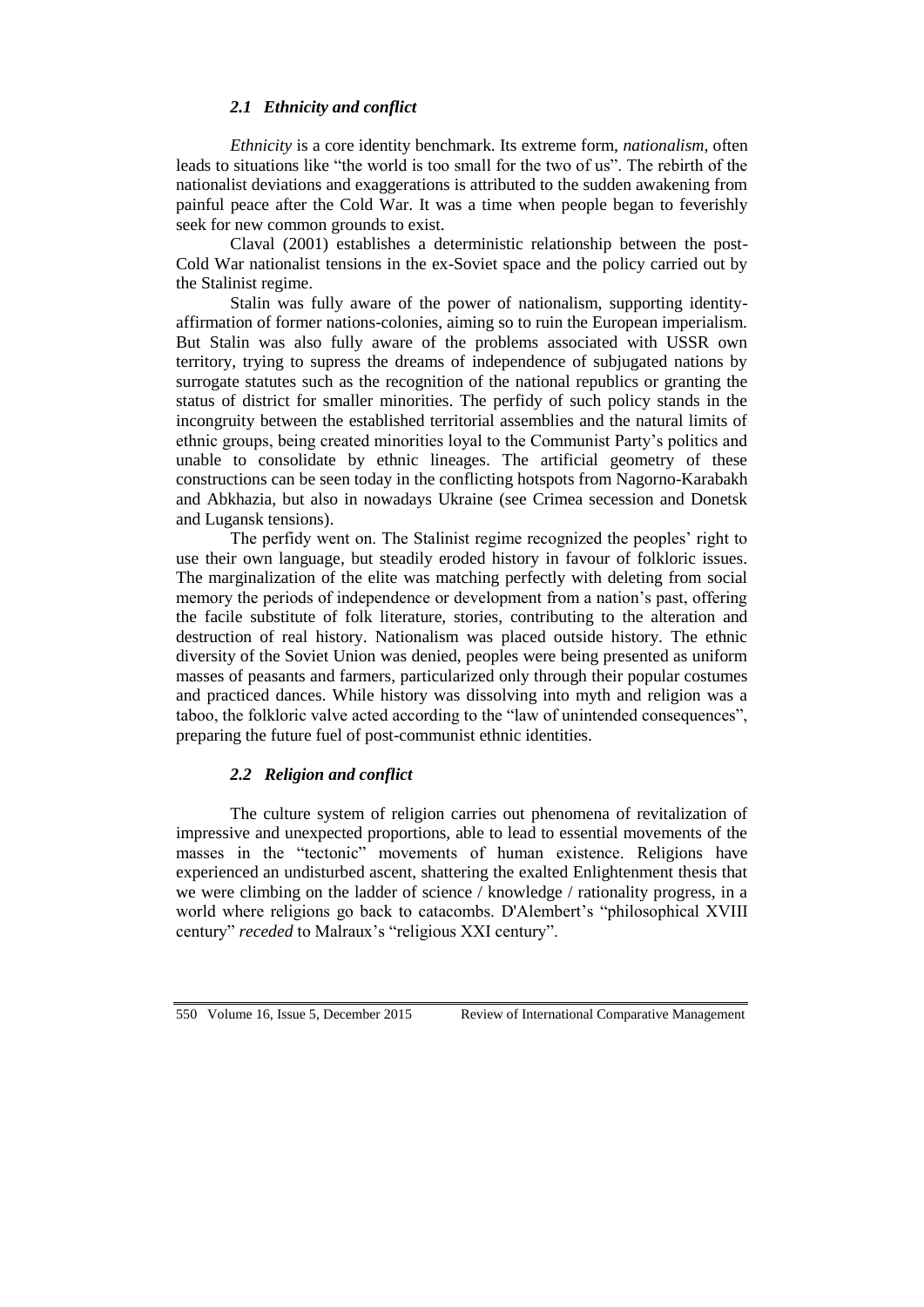The last century is described by controversies in the evolution of religious beliefs. The two faces of religion – *instrument of politics*, noticeable in the Mohammedan states, lands of expansion and proselytism, and *individual and social need* of identity and response to the existential challenges which cannot find fulfilment in human reason – simultaneously connect and disconnect each other. The scope of religion still seems to be the preservation of a peaceful *status quo*, once kept away from ideology and politics, together with which is TNT.

A universal religion seems equally unlikely to be born as a universal language. The beginning of this century was marked by a global resurgence of religions worldwide. This resurgence involved the identification of religious consciousness and of fundamentalist movements' proliferation. Millennia of human history have shown that religion gaps do not enter the Freudian logic of the "narcissism of small differences", being perhaps the most profound difference that exists between humans, dependent on their *Creator* or *created* Gods.

The great official Churches, from the "civilized" West, appear to have entered the recoil, according to some approaches. We cannot say the same thing regarding the religious feeling, which is found worldwide, where fundamentalism preached the return to an original point undefiled by ideological developments or small political "trade-offs", the eradication of any (already fragile) attempts of modernity and the development of a long-winded political speech instinctively headed against the West. But faith cleaning starts with ethnic cleansing?

Paradoxes sometimes surprise us, sometimes horrify us: the preachers of Christian love are the creators of the Crusades, of devastating religious wars and of the Inquisition, while the excited followers of Mohamed present their collateral offer through the holy war, the murderers' sect and the ISIS terrorism, to which them lend the sacredness of the supreme sacrifice. The infinite love for and obedience to God is matched by scarcer material world from where the first candidates to exclusion / extinction are those suffering from "otherness".

### *2.3 Territory and conflict*

More than two hundred ethnic and religious minorities, but also subordinate majorities worldwide question the justice of their incorporation in the global order (Gurr 1993). Why do some people rebel against a "national" territorial order? The answer is said to derive from a separation: *territory as "common good"* vs. *"need"*.

The territory of a state is normally a *common good*, a legacy equally divided between the state's citizens. For this reason, the territory is considered to be one of three basic components – along with population and government – which constitute a state with a moral sovereign personality, universally recognized by the nations' law and community. As long as the national territory is perceived as a "patrimonial" good and is equally used by all citizens, the possibility of territorial claims does not appear.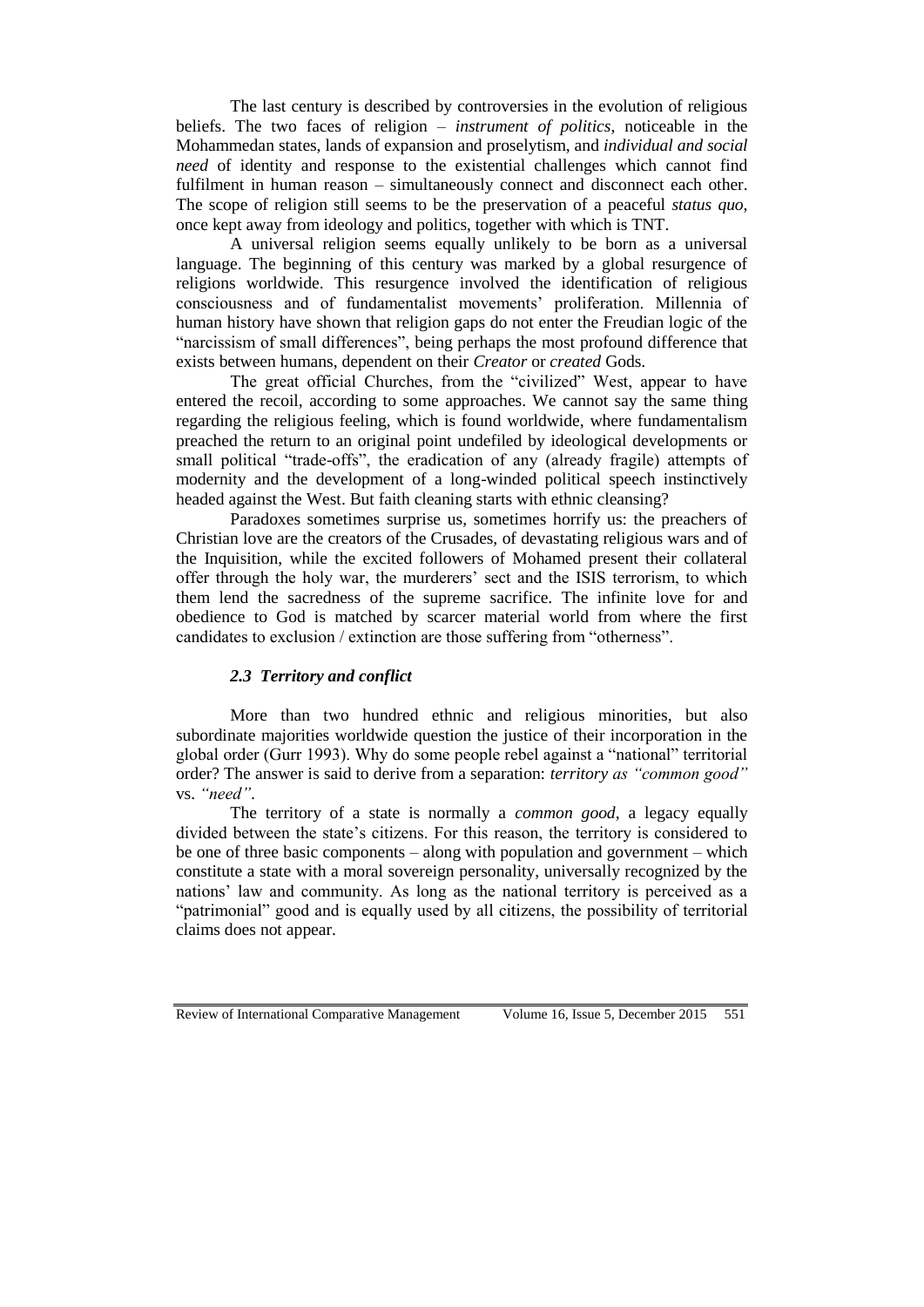Territorial claims arise when the "national territory" – or what state authorities consider to be "national territory" – is no longer perceived as a common good by a particular group of citizens and becomes a particular *need* for this specific group. Territorial claims refer to the decentralization of territorial absolutism. They represent the iconoclastic revolt of "politically active communal groups" and raise doubt concerning the absolutely sacred dogma of a state's territorial integrity, being a source of violence and instability.

The fact that what is considered to be a part of the territory of a sovereign state becomes a need for a certain group of people is essentially a political problem. Since politics is about who takes what, when and how, then this need to shape the "national" territory is in fact a need for new and different governance, which means a new and "right / fair" distribution of power materially and symbolically. Reshaping territories is a political taboo, but it can lube economic integration (Hoppe 1993).

### **3. The (common)** *sense***: property rights logic**

One of the fundamental realities experienced by man in this world – and also the core problem of economics – is the *scarcity* of resources. As the plethora of his ends is much larger than that of his means, man is "forced" to economize the latter – to allocate them towards the most important needs. Otherwise, massive opportunity costs, waste and degradation are generated. Therefore, he is confronted with the *economic problem*. This economic problem is centred on a resource allocation process, thus the question of *who is to decide* (or is empowered to) that allocation becomes paramount. Around this particular question there were – and still are – many *cultural (ideological) disputes* on the *economic system* or on the most appropriate *institutional arrangement* to overcome all these scarcity problems (Jora 2006; Iacob 2012).

Historically, two main answers were being given to these basic questions. And both of them are accordingly associated to ideological perspectives.

One was that of *classical liberalism* that focused on *property rights*. In other words, the allocation decision of a particular scarce resource belongs to its private owner, who legitimately acquired it by *"homesteading"* (appropriating unused or abandoned resources from the natural environment), *production*  (combining his bodily labour with factors of production), free *exchange* or *unilateral acts* (bequests, gifts, donations). The virtues with which the liberals trusted the social order based on private property rights (on the allocation decision of the owner) – *capitalism* – were: *adequate incentives system* – every individual is basically motivated to pursue his own interest and, once generalized, the entire society benefits from this situation (Smith 1991); *minimum information difficulties* – every person knows best his interests and is in the best position to pursue them (Hayek 1945); and the possibility of the *economic calculation* of the rational allocation of resources in a complex economy – exchanges between private owners give rise to markets and the monetary price system serves for the (anticipatory) calculation of profits and losses, thus for the assessment of the profitability of the competing projects (Mises 1998).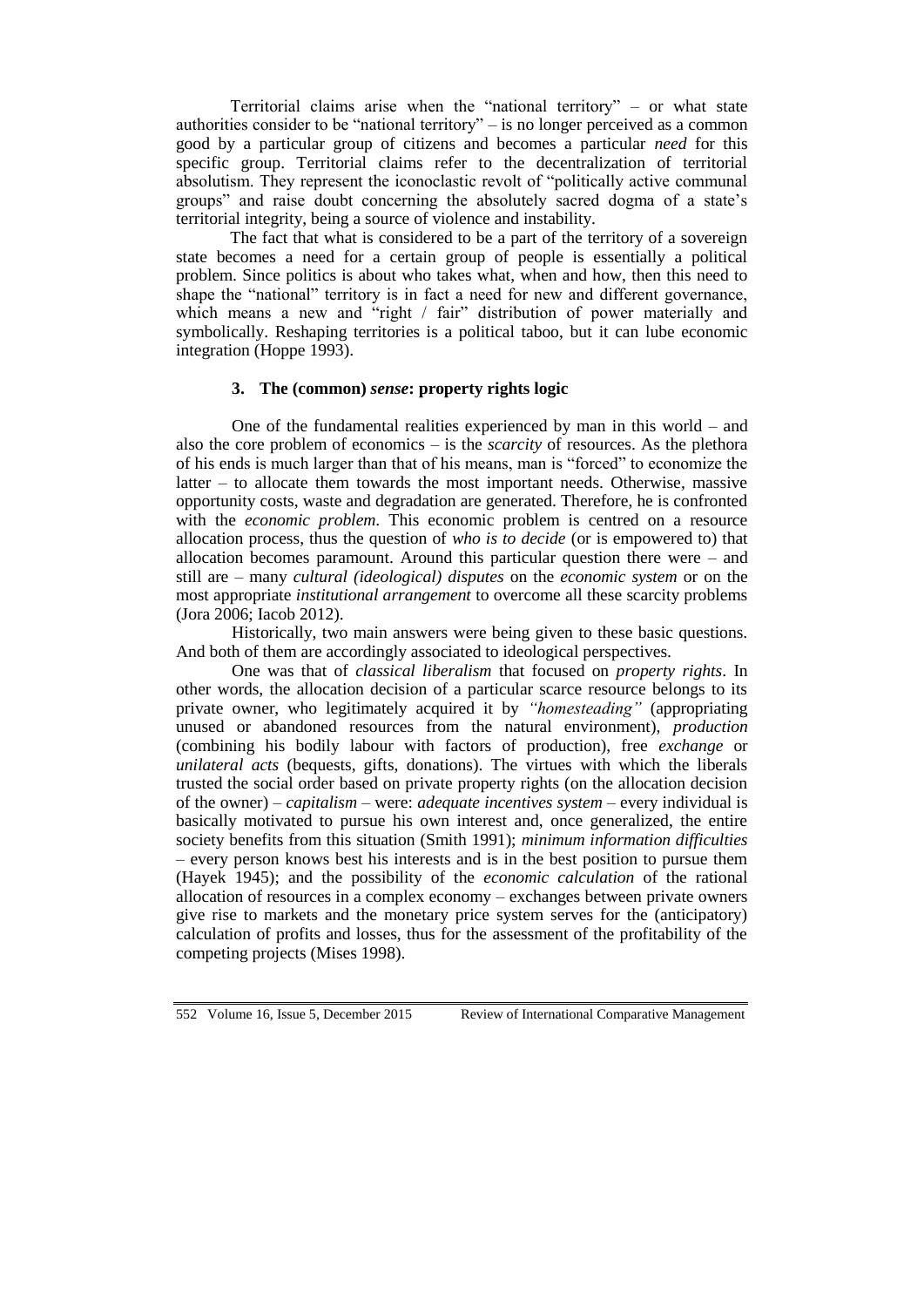The second answer to the challenge of resource allocation was that of *socialism*. In fact, it was rather a *via negativa* response, rejecting the classical liberal system without explaining how other systems may work in order to produce wealth. According to it, the decision to allocate a resource should not belong to its private owner (in the sense proposed by the classical liberals), but to the "society" as some sort of entity. Instead of developing, enforcing and maintaining a system of private property rights over scarce resources, these resources should be socialized, passed into governmental ownership. Production should be managed like a military enterprise. The gamble of such a world would be the creation of the New Man, for whom work will not have disutility and, with it, the material and spiritual abundance, equality and feelings of brotherhood will supremely reign in the *communist* ultimate phase. The implementation of the socialist scheme quickly escalated into tyranny, the domination of a small group of decision-makers over the rest of society. And such "society's decisions" soon became the arbitrary rulings of a "caste of potentates".

The maximum refinement in assessing and addressing the *property rights economics* was attained with the Austrian School of economics, mainly after its fuse with the libertarian politico-philosophical movement. This synthesis issued the best economically and ethically defence ever for the idea of *the private property rights order*.

The first line of defence was the *utilitarian*-type of argument, best stated by Mises (1998): the institution of private property, through engendered incentives and the possibility of economic calculation, makes social cooperation more fruitful than conflict or autarky; since only social cooperation can support extensive and durable prosperity for the members of society, then private property becomes profoundly desirable from a social perspective. Another line of argumentation tried to avoid the shortcomings of utilitarian pleas, which are exposed to unscientific "value judgments". Rothbard (1982) shows that even without looking for "good consequences", humans are subject to own "natural law", what is best for each individual, as "fulfilment of (his) being". This only happens in the absence of aggression (initiation of gratuitous violence and hindrance of the pursuit of happiness of fellow beings). In an analogous logic, Hoppe (1993) argues that any ethical statement relies on the pure logic of discourse, of mutually assumed authentic argumentation; in this dynamic, each argumenter may logically understand that the intrinsic consistency of the argument implies *volens nolens* mutual respect for the fullness of bodily and extra-bodily faculties useful to argumentation (including private property) of the partners conducting the dialogue. Therefore, "aggression-defending argumentative justification" is a *performing contradiction*, being a mere gibberish.

Therefore, private property rights fulfil not only an economic / efficiency function, but, along with it, they represent the basis for an ethical / orderly response to the conflicting propensity that scarcity displays within human interactions perimeter. They represent, in this sense, a civilized and civilizational tool, responsive to any (cultural) conflict over resources.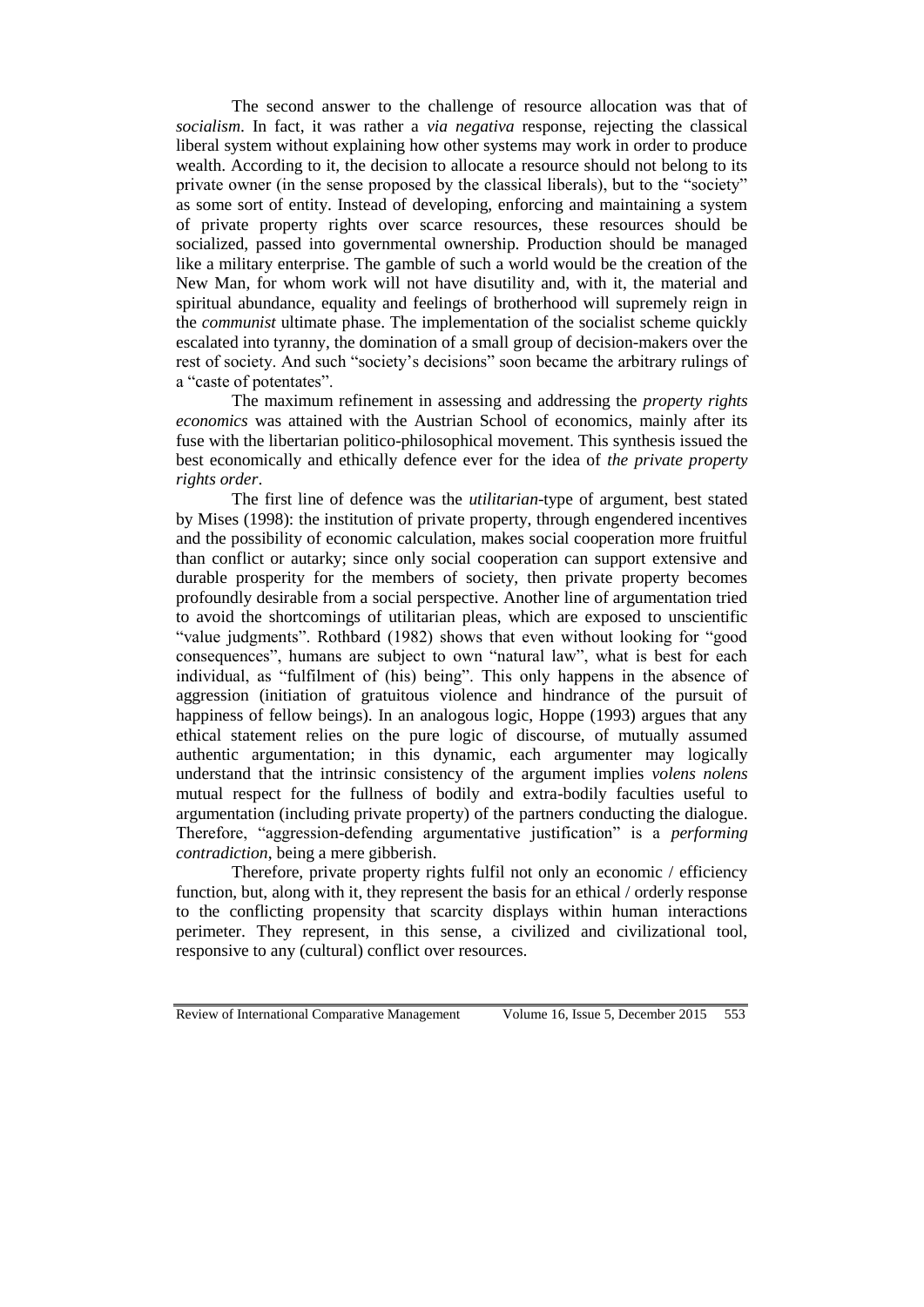### **4. Property, markets, and integrated cultures**

Up to now, the present essay took a flash tour through the *culture civilization* relationship, noted the idea of *(cultural) conflict*, emphasizing the common perspective on the place of ethnicity, religion and territory in its combustion, revealed the market-orderly nature of *private property rights* in the allocation and management of the scarce resources. Thus, there were prepared the final remarks on the role of poorly defined and defended property rights in conflicts emergence and, symmetrically, the role of private-property-rights-based markets in shifting the stakes of cultural conflicts. The economic literature (mainly that of classical liberal pedigree) reserved a central role to arguments pointing to the contribution of free markets (essentially the expression of private property rights) in reducing the propensity for conflicts (with or without cultural coloratura). *"The crossroads of trade are the meeting place of ideas, the attrition ground of rival customs and beliefs; diversities beget conflict, comparison, thought; superstitions cancel one another and reason begins"*, condensed Durant in *The Life of Greece* (1939) the essence of the fructuous relationship *(free) market - (cultural) peace*.

Participation in production and exchange are maybe the most efficient ways of bonding people of different races, ethnicities, religions, intermingled in the same territory to which they attribute own cultural significations. Tolerance, trust, respect came with free interaction both in the markets for goods as in those for ideas, creating a general ambient of generalized opportunity for material and moral benefits which are the anchors for civilizing a society. Hume (1978), Smith (1982; 1991), Bastiat (2012), Cobden (1973) argued for the civilizing force of commercial cooperation. Hayek (1960) said that the participation in the spontaneous order of markets transforms strangers into friends by activating moral ties, while Bauer (2000) explained how the route from autarchic subsistence to extended exchange shapes not only industrious opportunities, but also the transformation of the cultural mindset. Free(d) trade is not only an economic-wealth enhancer, but also a cultural-value designer, for those involved are exposed to various *Weltanschauung*s. Cultural and institutional competition, experimentation, and evolution (Bernstein 2008) round up the picture of a civilized society.

The lesson of appeasement by cultivating the "economic" means (in Oppenheimer's sense of voluntary market interactions in a private property order) as opposed to the "political" means (theft and fraud) was not properly understood in history and a lot of "cultural" conflicts escalated along the lines of property usurpation.

There can be mentioned at least two dramatically illustrative examples in which the uninspired way of representing and enforcing property rights was followed-up by tormenting history: the Israel-Palestine conflict and the tensed multiculturalist climate from Western Europe (unaided by sound economic integrating policies).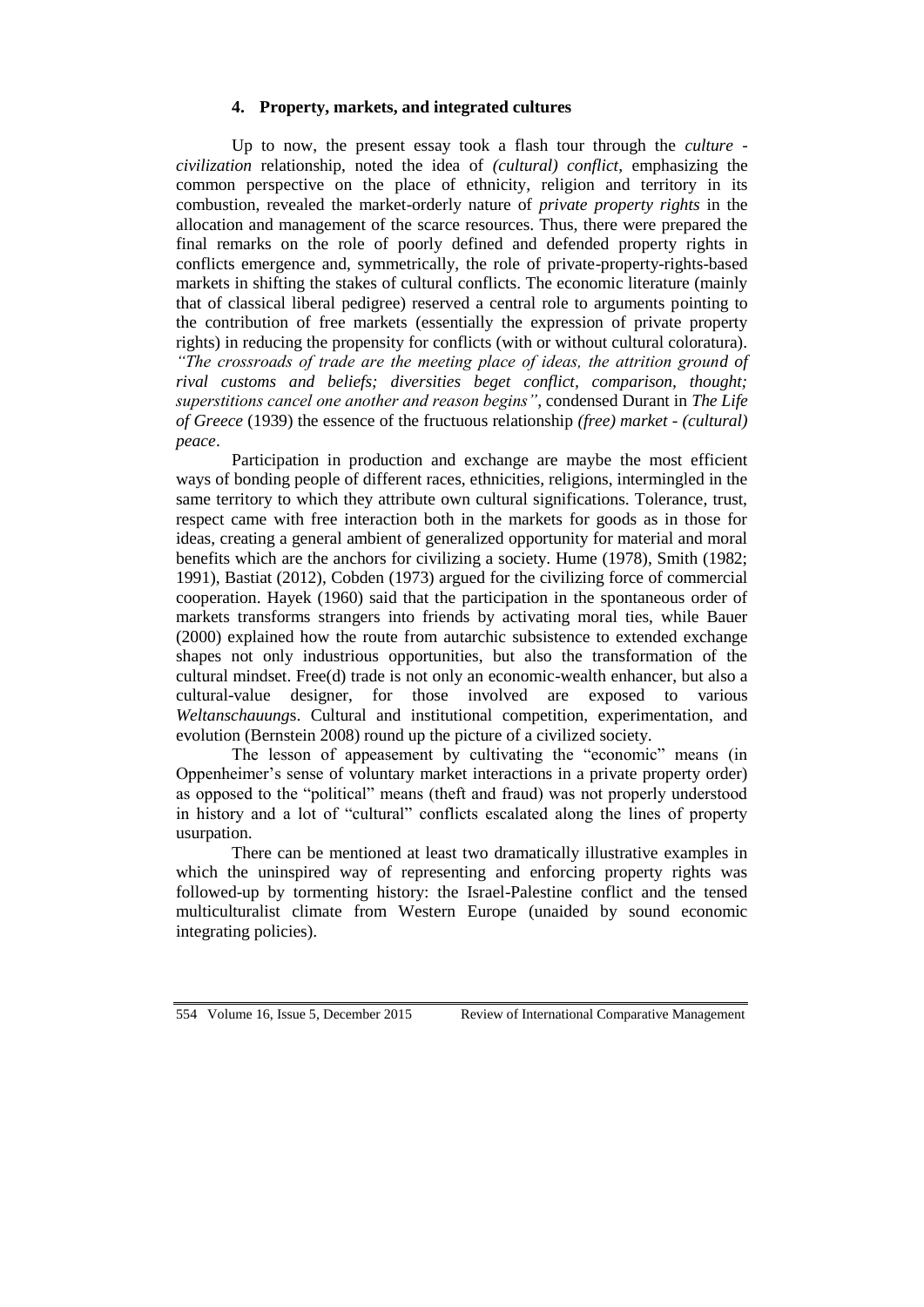An illustrative quote on the natural-property-rights-founded way of thinking ethically and economically: *"In short, neither military force, God, a distant past, Lord Balfour, Hitler, nor Arab state acts may, by equal standards of international law, be called upon to demonstrate the rightfulness and legality of taking the land of Palestine from Moslem and Christian Arabs and giving it to Zionists from Europe and elsewhere. If the Zionist settlers (which excludes indigenous Palestinian Jews, whose claim to their land is beyond question) have a rightful claim to the territory, it can only be because they acquired it from the Palestinian Arabs in a just manner. If it can be shown empirically that at the time Israel was founded the overwhelming majority of Palestine's inhabitants were Arabs and that most of the country's land was held by Arabs, then the Zionists' claim to legitimacy must be based on their acquisition of the land through equitable and voluntary methods based on the consent of the indigenous inhabitants. But if Palestine was in essence stolen from its people, not only does Israel's existence become negotiable, but a secular democracy becomes imperative"* (Halbrook 1991). One inspired reading, in the same proprietary spirit: Rothbard (1967).

As for the issue of multiculturalism and the tensed atmosphere from within Western European communities, aggravated by the recent odious terrorist attack from France, there can be found ethical and economic rationales for avoiding the sensation of adulterant which is associated to migrant minorities: *"In short, a series of rules should be designed to prevent immigration from being used for coercive and interventionist ends which conflict with free interaction between nations and individuals. [1. P]eople who immigrate must do so at their own risk. This means that immigration must not be subsidised by the Welfare State, i.e. by benefits provided by the government and financed through taxes. [… 2. A]ll immigrants must be able to demonstrate that they have independent means to live on […] in order to contribute their labour, technical or entrepreneurial capacity. [… 3. U]nder no circumstance, should the political vote be granted to immigrants quickly, since this could […] give them the right to use the mechanism of political coercion (represented by the democratic vote) to sponsor policies of income redistribution or to intervene in or modify the spontaneous processes of the national markets which they enter"* (Huerta de Soto 1998).

#### **Conclusion**

In an age when the state is considered the perfect remedy for "market failures", culture becomes either a victim or a paravane for governments' own failures. Cultures are presented as fighting one another from an instinctual sense on which, allegedly, they rely, being ignored the fact that cultural clashes are the result of statist unfortunate mapping of the access to resources. The logic of distributive justice was historically proven as being unsatisfactorily, since granting an artificial right to some people is equal to denying a natural right to others.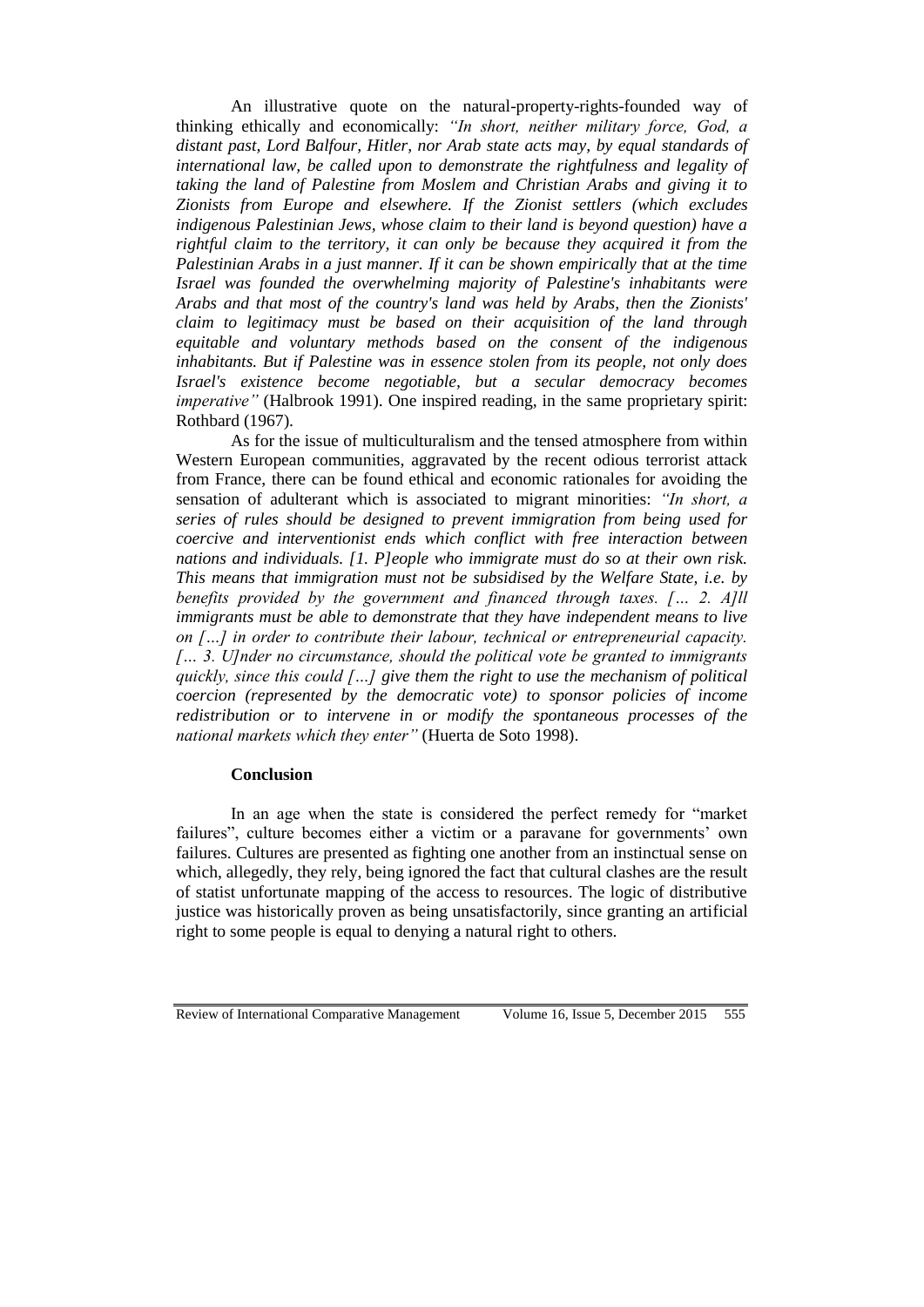The logic of the overriding formal (between countries) or informal borders (within countries) by encouraging economic cooperation (by production and exchange), with the respect for correctly defined, strongly defended, and freely disposable property rights, the logic of "common projects" (but devised by means of free economic integration and not by means of unnatural, unstable political designs) remains a sensitive issue. Civilizing cultures stands and falls with the quality of institutions, amongst which property rights are paramount.

### **References**

- 1. Bastiat, F. (2012). *The Collected Works of Frédéric Bastiat. Vol. 2: The Law, The State, and Other Political Writings, 1843-1850*. Indianapolis, Ind.: Liberty Fund.
- 2. Bauer, P.T. (2000). *From Subsistence to Exchange and Other Essays*. Princeton, N.J.: Princeton University Press.
- 3. Bernstein, W.J. (2008). *A Splendid Exchange: How Trade Shaped the World*. New York, N.Y.: Atlantic Monthly Press.
- 4. Boia, L. (2013a). *Occidentul. O interpretare istorică*. București: Humanitas.
- 5. Boia, L. (2013b.) *Sfârșitul Occidentului? Spre lumea de mâine*. București: Humanitas.
- 6. Botz-Bornstein, T. (2012). "What is the Difference between Culture and Civilization? Two Hundred Fifty Years of Confusion". *Comparative Civilizations Review* 66 (Spring): 10-28.
- 7. Choucri, N. (ed.). (1984). *Multidisciplinary Prospectives on Populatioan and Conflict*. Syracuse University Press.
- 8. Claval, P. (2001). *Geopolitică și geostrategie. Gândirea politică, spațiul și teritoriul în secolul al XX-lea*. București: Corint.
- 9. Cobden, R. (1973 [1835]). *The Political Writings of Richard Cobden*. Garland Publishing.
- 10. Dibdin, M. (1994). *Dead Lagoon*. Faber & Faber.
- 11. Durant, W. (1939). *The Life of Greece: The Story of Civilization*. New York, N.Y.: Simon & Schuster.
- 12. Gurr, T. (1993). *Minorities at Risk. A Global View of Ethnopolitical Conflicts*. Washington, D.C.: United States Institute of Peace Press.
- 13. Halbrook, S.P. (1981). "The Alienation of a Homeland: How Palestine Became Israel". *The Journal of Libertarian Studies* 5(4): 357-374.
- 14. Hayek, F.A. von. (1945). "The Use of Knowledge in Society". *The American Economic Review* 35(4): 519-530.
- 15. Hayek, F.A. von. (1960) *The Constitution of Liberty*. Chicago, Ill: The University of Chicago Press.
- 16. Hoppe, H.H. (1993). "Nationalism and Secession". *Chronicles*. November: 23-25.